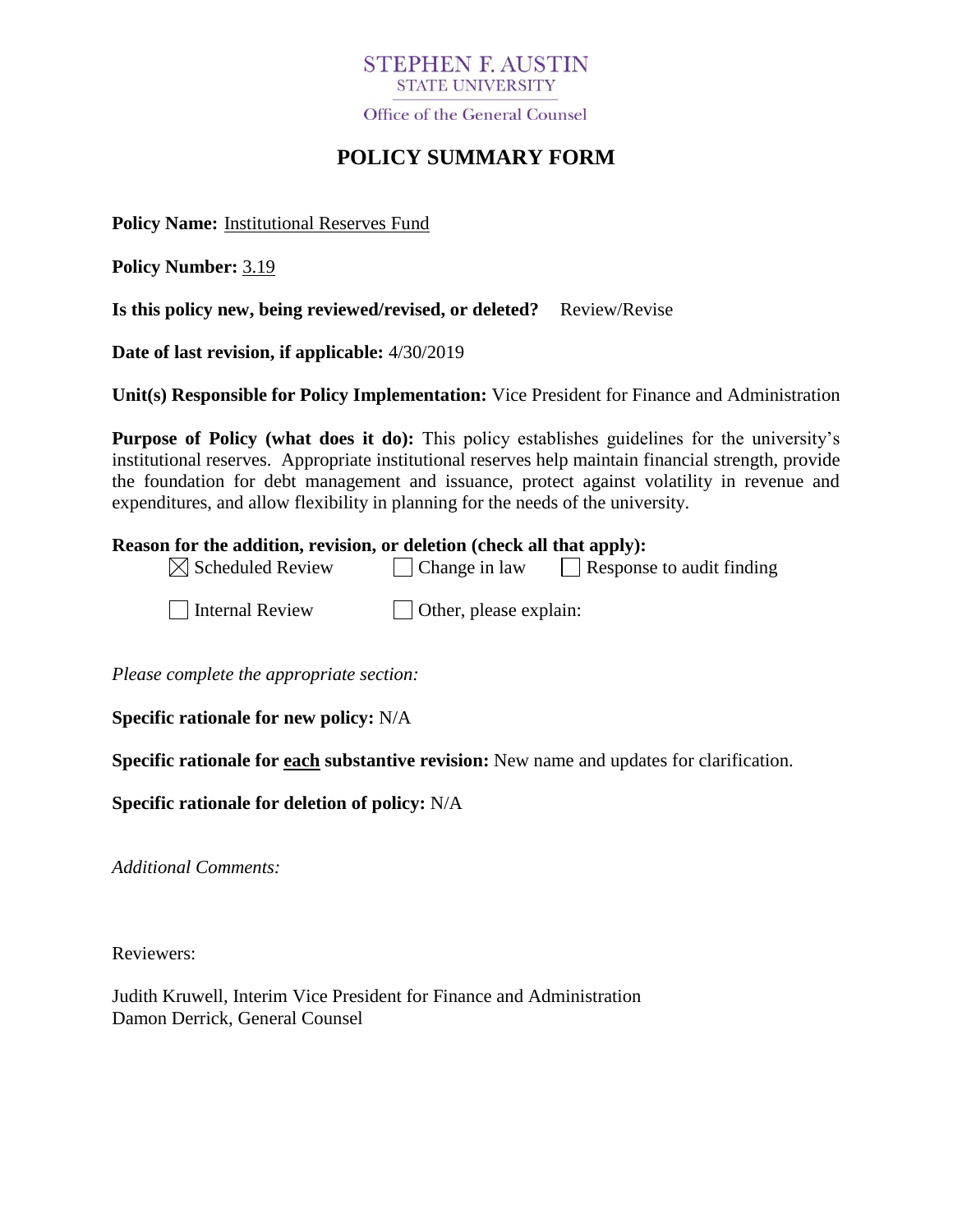## **Institutional Reserves Fund**

**Original Implementation:** July 13, 2006 **Last Revision:** April *12*30, 20*22*19

#### **Purpose**

This policy establishes guidelines for the university's institutional reserves—fund. An Aappropriate institutional reserves-fund helps maintain financial strength, provides the foundation for debt management and issuance, protects against external volatility *in revenue and expenditures*, and allows flexibility in planning for the needs of the university.

### **Definitions**

*I*The institutional reserves **fund** refers to resources that are not allocated to any specific unit of the university, but are held centrally within the university's financial system. Additions to the institutional reserves fund balance include revenues that exceed expenditures. Deductions include the use of reserves to fund *items not included in the operating budget; planned uses of reserves for the operating budget; and capital budgets, construction projects, and unanticipated* institutional requirements. *Institutional reserves are represented in the Statement of Net Position as Unrestricted Net Position (UNP).*

### **General**

The purpose of an institutional reserves fund is to provide contingent support for potential significant financial occurrences, including:

- strategic capital projects,
- unanticipated or uninsured catastrophic events,
- temporary institutional revenue shortfalls or expenditure gaps,
- unforeseen legal obligations and costs,
- failures in central infrastructure,
- failures of major business systems.

#### **Institutional Reserves Fund Budgeting**

The university may augment institutional reserves as a budget practice during periods of revenue growth and stability. During periods that revenue support is needed, the university may utilize institutional reserves.

#### **Institutional Reserves Fund Size***Target*

The *university utilizes the primary reserve ratio to* target *the* amount of reserves that an institution*should be* should maintain*ed.* is determined using a calculation called the primary reserve ratio. The ratio is calculated *according to higher education industry standards* by dividing expendable net assets by total expenses, net of depreciation and